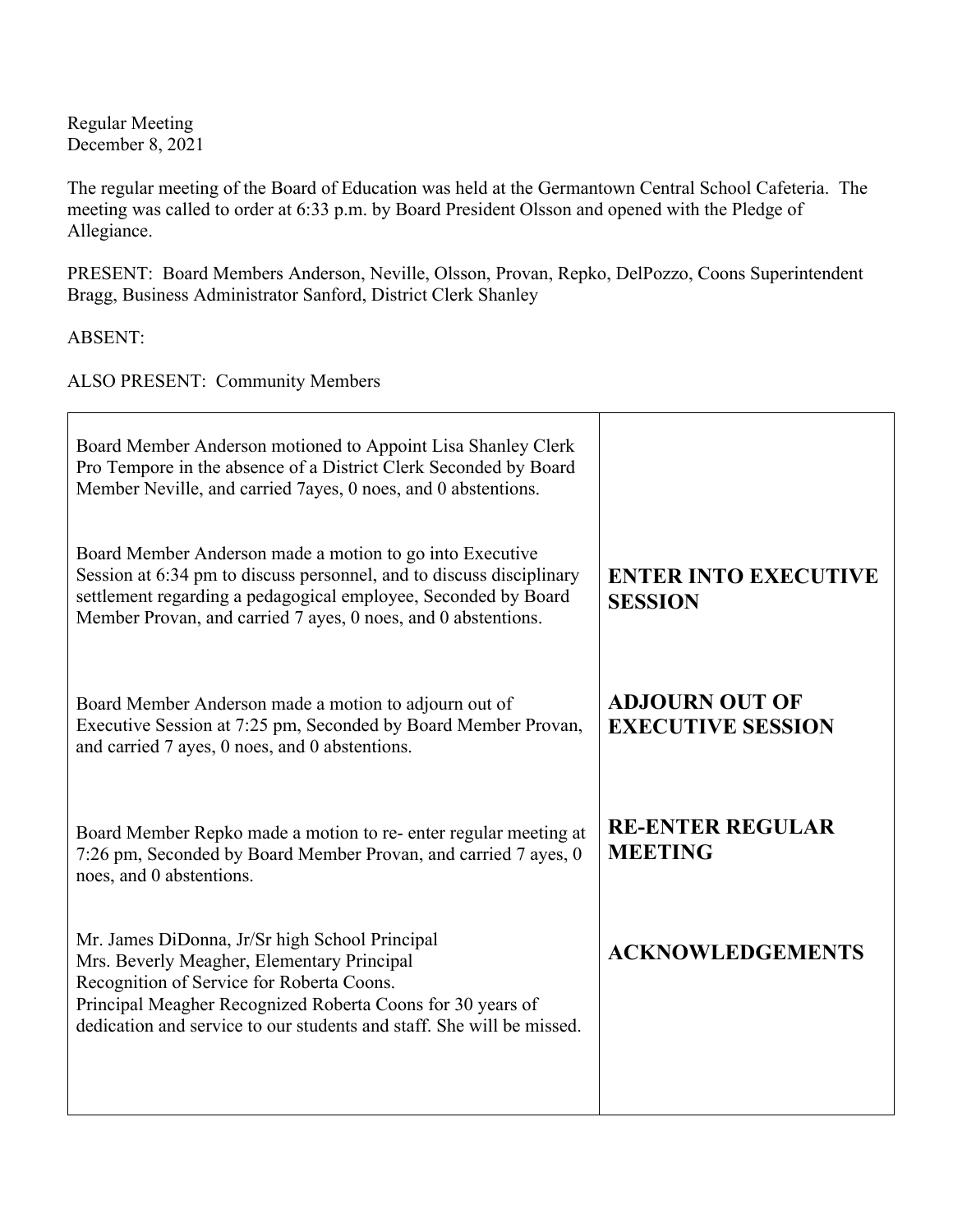| <b>PUBLIC COMMENT</b><br>No Public Comment on Agenda Items<br>Board Member Anderson made a motion to Approve Consent<br>Agenda Items as Listed, Seconded by Board Member Coons, and<br>carried 6 ayes, 0 noes and 0 abstentions.<br>Board member DelPozzo Excused himself from the meeting to use<br>the bathroom at 7:45 pm and returned and 7:50 pm<br>1. Approve Consent Agenda Items as Listed<br>Financial:<br>a. Approve 2022-2023 Budget Calendar<br><b>APPROVAL OF CONSENT</b><br>b. Approve Treasurers Reports<br><b>AGENDA ITEMS</b><br>c. Approve Detailed Warrant Report for A-16 Multi Fund #1 for<br>November 11/1/2021-11/30/2021<br>Approve refund of taxes to Ostrow, Lauren, & Teiger, Harris,<br>d.<br>Town of Taghkanic, Parcel #184.-54.210 in amount of \$1,883.96<br>Accept donation from Fingar Insurance in the amount of \$250.00<br>е.<br>for the purpose of purchasing books for students from the PTSA<br>book fair<br>Personnel:<br>Extend long-term leave of absence of Al Lively, Math Teacher to<br>f.<br>January 31, 2022<br>Approve Anne Burnett as a Substitute Teacher/Teaching Assistant<br>g.<br>pending fingerprint clearance<br>h. Appoint Lynne Czajka Director Spring Jr/Sr High Production,<br>Stipend \$1,204.83<br>Appoint Lynne Czajka Choreographer Spring Jr/Sr High<br>i.<br>Productions, Stipend \$893.69<br>Appoint Daniel Galliher Vocal Director Spring Jr/Sr High<br>j.<br>Productions, Stipend \$893.69<br>Appoint Daniel Galliher Rehearsal Accompanist Spring Jr/Sr High<br>k.<br>Production, Stipend \$563.08<br>Appoint Daniel Galliher Pit Band Director Spring Jr/Sr High<br>Ι.<br>Productions, Stipend \$432.97<br>1m. Appoint Lisa Shanley District Clerk effective immediately,<br>Stipend \$8,000 | Mr. James Palmieri, Head Custodian- gave his 5 Year Facility Plan. | <b>PRESENTATONS</b> |
|---------------------------------------------------------------------------------------------------------------------------------------------------------------------------------------------------------------------------------------------------------------------------------------------------------------------------------------------------------------------------------------------------------------------------------------------------------------------------------------------------------------------------------------------------------------------------------------------------------------------------------------------------------------------------------------------------------------------------------------------------------------------------------------------------------------------------------------------------------------------------------------------------------------------------------------------------------------------------------------------------------------------------------------------------------------------------------------------------------------------------------------------------------------------------------------------------------------------------------------------------------------------------------------------------------------------------------------------------------------------------------------------------------------------------------------------------------------------------------------------------------------------------------------------------------------------------------------------------------------------------------------------------------------------------------------------------------------------------------------------------------------------|--------------------------------------------------------------------|---------------------|
|                                                                                                                                                                                                                                                                                                                                                                                                                                                                                                                                                                                                                                                                                                                                                                                                                                                                                                                                                                                                                                                                                                                                                                                                                                                                                                                                                                                                                                                                                                                                                                                                                                                                                                                                                                     |                                                                    |                     |
|                                                                                                                                                                                                                                                                                                                                                                                                                                                                                                                                                                                                                                                                                                                                                                                                                                                                                                                                                                                                                                                                                                                                                                                                                                                                                                                                                                                                                                                                                                                                                                                                                                                                                                                                                                     |                                                                    |                     |
|                                                                                                                                                                                                                                                                                                                                                                                                                                                                                                                                                                                                                                                                                                                                                                                                                                                                                                                                                                                                                                                                                                                                                                                                                                                                                                                                                                                                                                                                                                                                                                                                                                                                                                                                                                     |                                                                    |                     |
|                                                                                                                                                                                                                                                                                                                                                                                                                                                                                                                                                                                                                                                                                                                                                                                                                                                                                                                                                                                                                                                                                                                                                                                                                                                                                                                                                                                                                                                                                                                                                                                                                                                                                                                                                                     |                                                                    |                     |
|                                                                                                                                                                                                                                                                                                                                                                                                                                                                                                                                                                                                                                                                                                                                                                                                                                                                                                                                                                                                                                                                                                                                                                                                                                                                                                                                                                                                                                                                                                                                                                                                                                                                                                                                                                     |                                                                    |                     |
|                                                                                                                                                                                                                                                                                                                                                                                                                                                                                                                                                                                                                                                                                                                                                                                                                                                                                                                                                                                                                                                                                                                                                                                                                                                                                                                                                                                                                                                                                                                                                                                                                                                                                                                                                                     |                                                                    |                     |
|                                                                                                                                                                                                                                                                                                                                                                                                                                                                                                                                                                                                                                                                                                                                                                                                                                                                                                                                                                                                                                                                                                                                                                                                                                                                                                                                                                                                                                                                                                                                                                                                                                                                                                                                                                     |                                                                    |                     |
|                                                                                                                                                                                                                                                                                                                                                                                                                                                                                                                                                                                                                                                                                                                                                                                                                                                                                                                                                                                                                                                                                                                                                                                                                                                                                                                                                                                                                                                                                                                                                                                                                                                                                                                                                                     |                                                                    |                     |
|                                                                                                                                                                                                                                                                                                                                                                                                                                                                                                                                                                                                                                                                                                                                                                                                                                                                                                                                                                                                                                                                                                                                                                                                                                                                                                                                                                                                                                                                                                                                                                                                                                                                                                                                                                     |                                                                    |                     |
|                                                                                                                                                                                                                                                                                                                                                                                                                                                                                                                                                                                                                                                                                                                                                                                                                                                                                                                                                                                                                                                                                                                                                                                                                                                                                                                                                                                                                                                                                                                                                                                                                                                                                                                                                                     |                                                                    |                     |
|                                                                                                                                                                                                                                                                                                                                                                                                                                                                                                                                                                                                                                                                                                                                                                                                                                                                                                                                                                                                                                                                                                                                                                                                                                                                                                                                                                                                                                                                                                                                                                                                                                                                                                                                                                     |                                                                    |                     |
|                                                                                                                                                                                                                                                                                                                                                                                                                                                                                                                                                                                                                                                                                                                                                                                                                                                                                                                                                                                                                                                                                                                                                                                                                                                                                                                                                                                                                                                                                                                                                                                                                                                                                                                                                                     |                                                                    |                     |
|                                                                                                                                                                                                                                                                                                                                                                                                                                                                                                                                                                                                                                                                                                                                                                                                                                                                                                                                                                                                                                                                                                                                                                                                                                                                                                                                                                                                                                                                                                                                                                                                                                                                                                                                                                     |                                                                    |                     |
|                                                                                                                                                                                                                                                                                                                                                                                                                                                                                                                                                                                                                                                                                                                                                                                                                                                                                                                                                                                                                                                                                                                                                                                                                                                                                                                                                                                                                                                                                                                                                                                                                                                                                                                                                                     |                                                                    |                     |
|                                                                                                                                                                                                                                                                                                                                                                                                                                                                                                                                                                                                                                                                                                                                                                                                                                                                                                                                                                                                                                                                                                                                                                                                                                                                                                                                                                                                                                                                                                                                                                                                                                                                                                                                                                     |                                                                    |                     |
|                                                                                                                                                                                                                                                                                                                                                                                                                                                                                                                                                                                                                                                                                                                                                                                                                                                                                                                                                                                                                                                                                                                                                                                                                                                                                                                                                                                                                                                                                                                                                                                                                                                                                                                                                                     |                                                                    |                     |
|                                                                                                                                                                                                                                                                                                                                                                                                                                                                                                                                                                                                                                                                                                                                                                                                                                                                                                                                                                                                                                                                                                                                                                                                                                                                                                                                                                                                                                                                                                                                                                                                                                                                                                                                                                     |                                                                    |                     |
|                                                                                                                                                                                                                                                                                                                                                                                                                                                                                                                                                                                                                                                                                                                                                                                                                                                                                                                                                                                                                                                                                                                                                                                                                                                                                                                                                                                                                                                                                                                                                                                                                                                                                                                                                                     |                                                                    |                     |
|                                                                                                                                                                                                                                                                                                                                                                                                                                                                                                                                                                                                                                                                                                                                                                                                                                                                                                                                                                                                                                                                                                                                                                                                                                                                                                                                                                                                                                                                                                                                                                                                                                                                                                                                                                     |                                                                    |                     |
|                                                                                                                                                                                                                                                                                                                                                                                                                                                                                                                                                                                                                                                                                                                                                                                                                                                                                                                                                                                                                                                                                                                                                                                                                                                                                                                                                                                                                                                                                                                                                                                                                                                                                                                                                                     |                                                                    |                     |
|                                                                                                                                                                                                                                                                                                                                                                                                                                                                                                                                                                                                                                                                                                                                                                                                                                                                                                                                                                                                                                                                                                                                                                                                                                                                                                                                                                                                                                                                                                                                                                                                                                                                                                                                                                     |                                                                    |                     |
|                                                                                                                                                                                                                                                                                                                                                                                                                                                                                                                                                                                                                                                                                                                                                                                                                                                                                                                                                                                                                                                                                                                                                                                                                                                                                                                                                                                                                                                                                                                                                                                                                                                                                                                                                                     |                                                                    |                     |
|                                                                                                                                                                                                                                                                                                                                                                                                                                                                                                                                                                                                                                                                                                                                                                                                                                                                                                                                                                                                                                                                                                                                                                                                                                                                                                                                                                                                                                                                                                                                                                                                                                                                                                                                                                     |                                                                    |                     |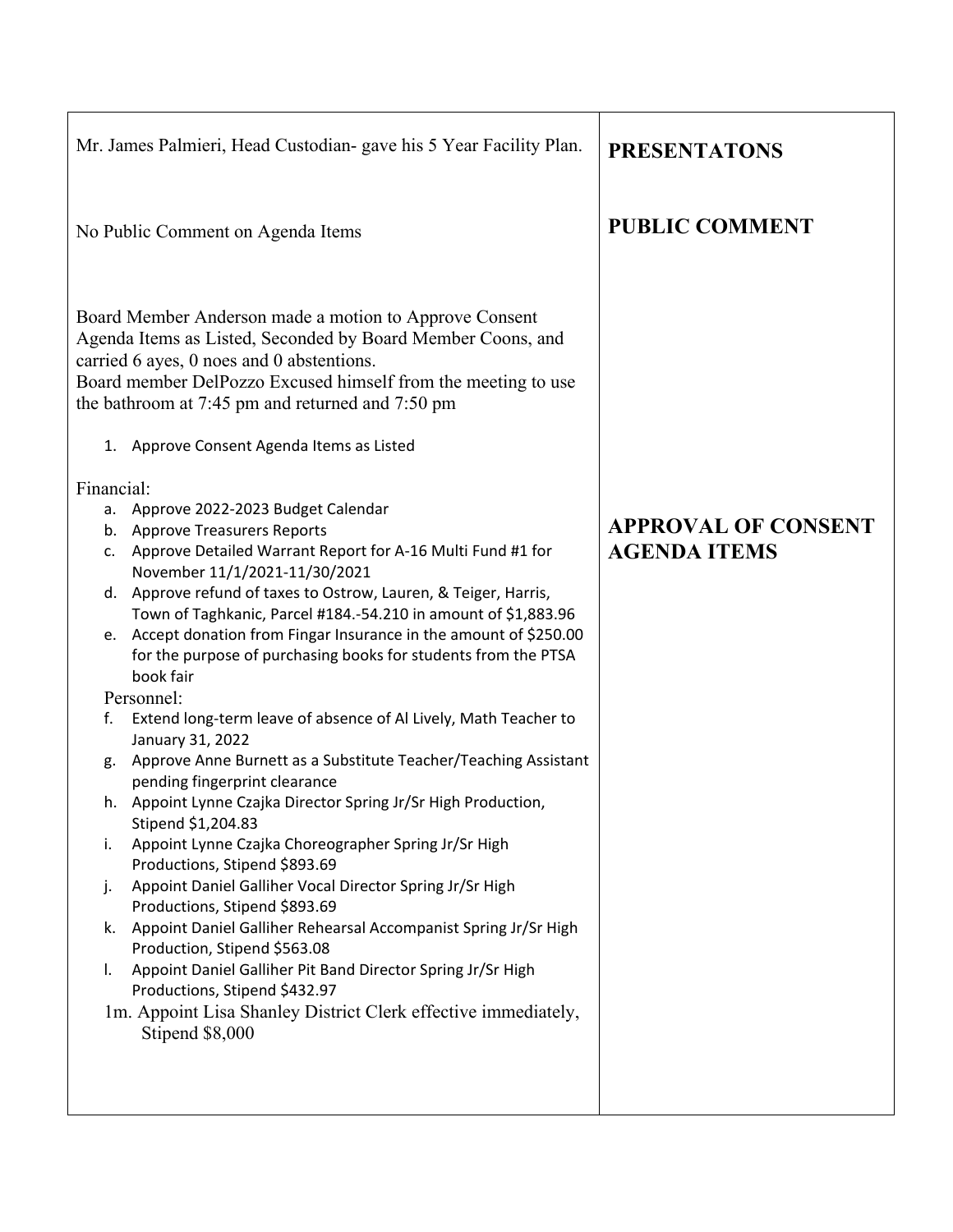| n.            | Approval of Minutes:<br>m. Approve November 11, 2021 Regular Board of Education meeting<br>minutes<br>Curriculum & Instruction<br>Approve recommendations from the committee on Special<br>Education                                                                                                                                                                                                |                       |
|---------------|-----------------------------------------------------------------------------------------------------------------------------------------------------------------------------------------------------------------------------------------------------------------------------------------------------------------------------------------------------------------------------------------------------|-----------------------|
|               | Board President Olsson made a motion to adopt the following<br>resolutions, Seconded by Board Member Anderson, and carried 7<br>ayes, 0 noes, and 0 abstentions.                                                                                                                                                                                                                                    |                       |
| II. Financial | <b>Action Items</b><br>a. Adopt the following resolution<br>Board President Olsson made a motion to Adopt the following<br>Resolution, Seconded by Board Member Anderson and carried 7<br>ayes, 0 noes, and 0 abstentions.<br>"BE IT RESOLVED, that the Board of Education authorizes the<br>Superintendent of Schools to enter into a contract with ECON<br>Services in the amount of \$7,250.00." | <b>BE IT RESOLVED</b> |
| b.            | Adopt the following resolution:<br>Board Member Provan made a motion to adopt the following<br>resolution, Seconded by Board Member Neville, and carried 7<br>ayes, 0 noes, and 0 abstentions.                                                                                                                                                                                                      |                       |
|               | "BE IT RESOLVED, that the Board of Education authorizes<br>The Superintendent of Schools to enter into a contract with<br>Valley Energy for fuel oil for the 2021-2022 school year at a<br>Fluctuating cost."                                                                                                                                                                                       |                       |
| c.            | Adopt the following resolution:<br>Board Member Coons made a motion to adopt the following<br>resolution, Seconded by Board Member Repko, and carried 7<br>ayes, 0 noes, and 0 abstentions.                                                                                                                                                                                                         |                       |
|               | "BE IT RESOLVED, that the Board of Education authorizes<br>the Superintendent of Schools to refund overpaid taxes for<br>the 2021 tax season at the amount of \$14,636.81."                                                                                                                                                                                                                         |                       |
| d.            | Adopt the following resolution:<br>Board Member Anderson made a motion to adopt the<br>following resolution, Seconded by Board Member Provan, and<br>carried 0 ayes, 0 noes, and 0 abstentions.                                                                                                                                                                                                     |                       |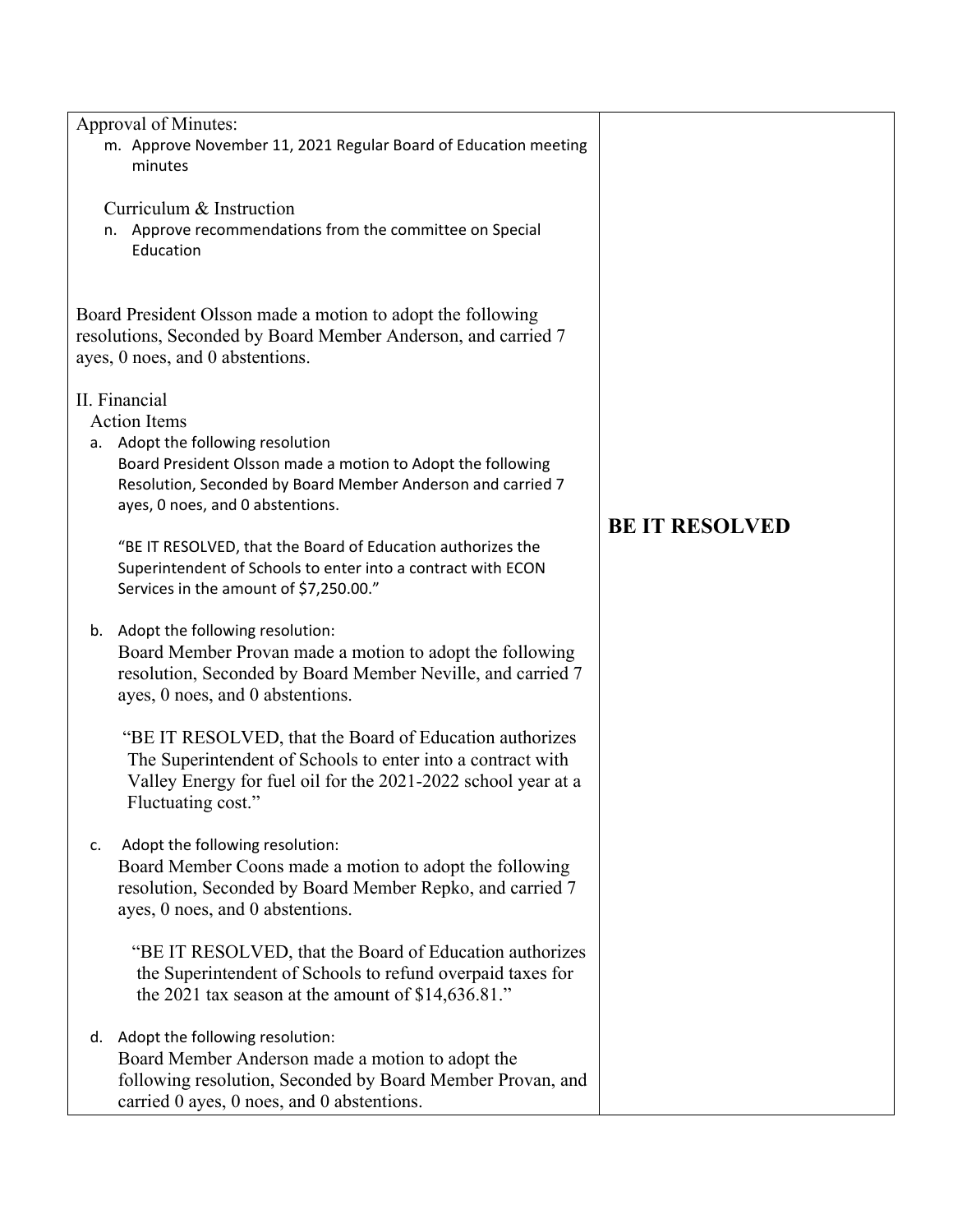| "BE IT RESOLVED, that the Board of Education hereby<br>authorizes that : domestic partnerships" be added to the<br>District's health insurance plan coverage through Benetech, as<br>long as the District is not required to pay additional for the<br>rider, effective as soon as such change can be implemented."                                                                                                              |                                              |
|----------------------------------------------------------------------------------------------------------------------------------------------------------------------------------------------------------------------------------------------------------------------------------------------------------------------------------------------------------------------------------------------------------------------------------|----------------------------------------------|
| <b>WALK ON RESOLUTIONS:</b>                                                                                                                                                                                                                                                                                                                                                                                                      |                                              |
| Personnel Item III.b:                                                                                                                                                                                                                                                                                                                                                                                                            |                                              |
| Board member Anderson made a motion to adopt the following<br>Resolution, Seconded by Board Member Coons, and carried 7<br>Ayes, 0 noes, and 0 abstentions.                                                                                                                                                                                                                                                                      |                                              |
| "BE IT RESOLVED, that upon the recommendation of the<br>Superintendent of schools, the Board of Education hereby<br>Approves Rebecca Van Alstyne to the position of Secretary to<br>the Superintendent (12 month position) in the Exempt class of<br>civil service effective December 28, 2021 according to the Terms<br>and Conditions Agreement for the Secretary to the<br>Superintendent at a salary of \$50,000 (prorated)" | <b>APPROVE REBECCA VAN</b><br><b>ALSTYNE</b> |
| Personnel Item III. c:                                                                                                                                                                                                                                                                                                                                                                                                           |                                              |
| Board member Repko, made a motion to adopt the following<br>resolution, Seconded by Board Member Provan, and carried 7<br>ayes, 0 noes, and 0 abstentions.                                                                                                                                                                                                                                                                       |                                              |
| "BE IT RESOLVED, that the Board hereby authorizes its<br>President to sign an employment related agreement regarding<br>SED case No. 37,178 as presented to the Board at this meeting.<br>A copy of said agreement shall be incorporated by reference<br>Within the minutes of this meeting."                                                                                                                                    | <b>BE IT RESOLVED</b>                        |
| Personnel item III. d:                                                                                                                                                                                                                                                                                                                                                                                                           |                                              |
| Board Member Neville, made a motion to adopt the following<br>Resolution, Seconded by Board Member Provan, and carried<br>7 ayes, 0 noes, and 0 abstentions.                                                                                                                                                                                                                                                                     |                                              |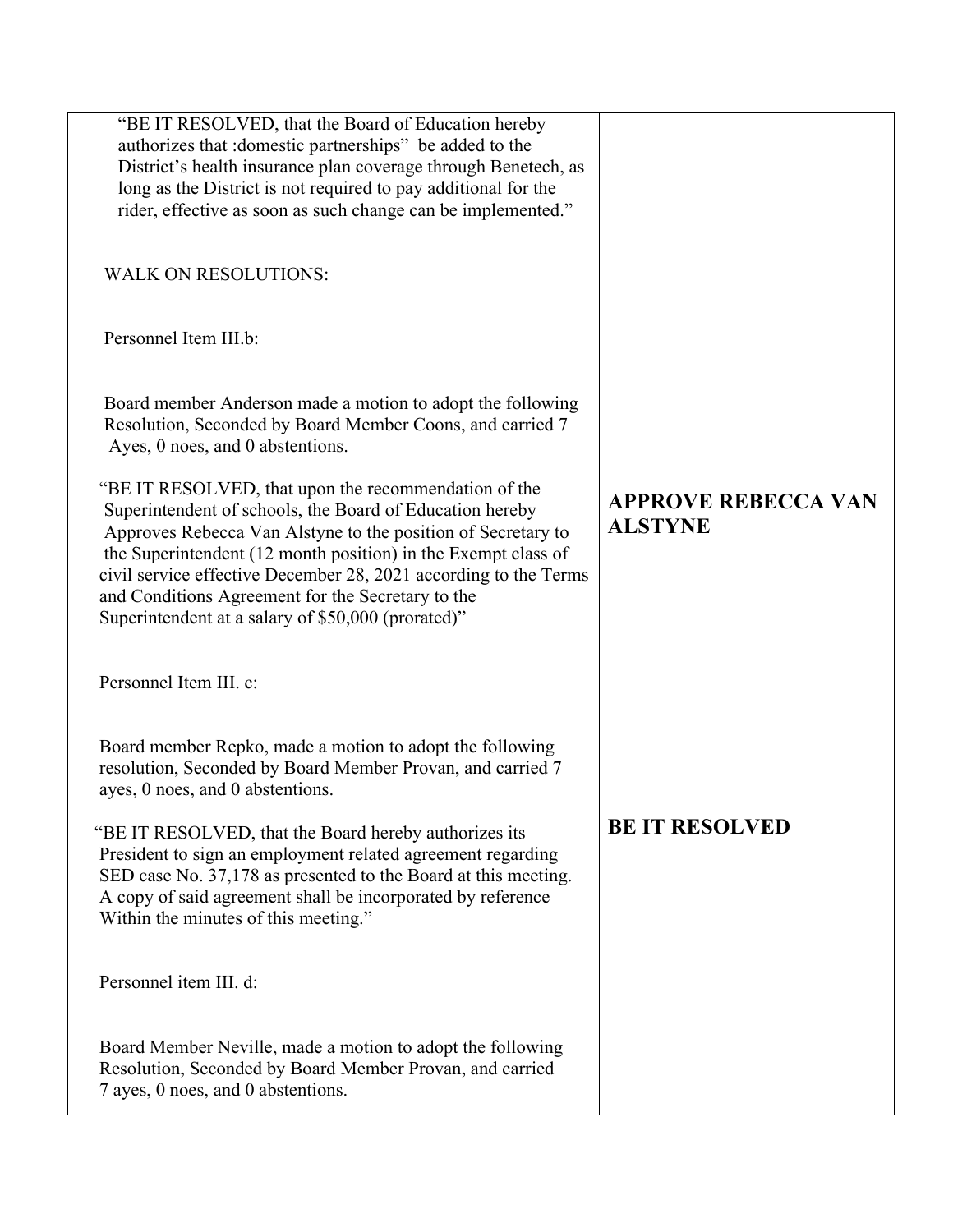| "BE IT RESOLVED, that the Board hereby grants accepts the<br>letter of resignation of David Franck, a teaching assistant, dated<br>December 7, 2021, effective close of business on June 30,<br>2022."                                                                                                                                                                                                                                                                                                                |                                     |
|-----------------------------------------------------------------------------------------------------------------------------------------------------------------------------------------------------------------------------------------------------------------------------------------------------------------------------------------------------------------------------------------------------------------------------------------------------------------------------------------------------------------------|-------------------------------------|
| III. PERSONNEL:<br><b>Action Items:</b><br>a. Adopt the following resolution:                                                                                                                                                                                                                                                                                                                                                                                                                                         |                                     |
| Board Member Provan made a motion to adopt the following<br>resolution, Seconded by Board Member Coons, and carried 7<br>ayes, 0 noes, and 0 abstentions.                                                                                                                                                                                                                                                                                                                                                             |                                     |
| " BE IT RESOLVED, that upon recommendation of the<br>Superintendent of Schools, that the Board of Education<br>Hereby appoints Shannon O'Connell, possessing a Level I<br>Teaching Assistant Certificate, to a three (3) year probationary<br>term as a Teaching Assistant, in the Teaching Assistant tenure<br>area, effective January 3, 2022 through January 2, 2025 at<br>\$19,26 per hour (Step 1) for 6.5 hours per day for 200 days a<br>Year which equals an annualized salary of \$25,038.00<br>(prorated)," | <b>APPROVE SHANNON</b><br>O'CONNELL |
| <b>IV. SUPERINTENDENT</b><br>Acton Items:                                                                                                                                                                                                                                                                                                                                                                                                                                                                             |                                     |
| Adopt the following resolution:<br>a.                                                                                                                                                                                                                                                                                                                                                                                                                                                                                 |                                     |
| Board Member Neville made amotion to adopt the following<br>resolution, Seconded by Board Member Coons, and carried 7<br>Ayes, 0 noes, and 0 abstentions,                                                                                                                                                                                                                                                                                                                                                             |                                     |
| " BE IT RESOLVED, that the Board of Education authorizes<br>the Superintendent of Schools to hire NYSSBA at a rate of<br>\$3,500.00 to review and make all the necessary corrections to<br>the Board Policy Handbook."                                                                                                                                                                                                                                                                                                | <b>BE IT RESOLVED</b>               |
| Non-Action Items:                                                                                                                                                                                                                                                                                                                                                                                                                                                                                                     |                                     |